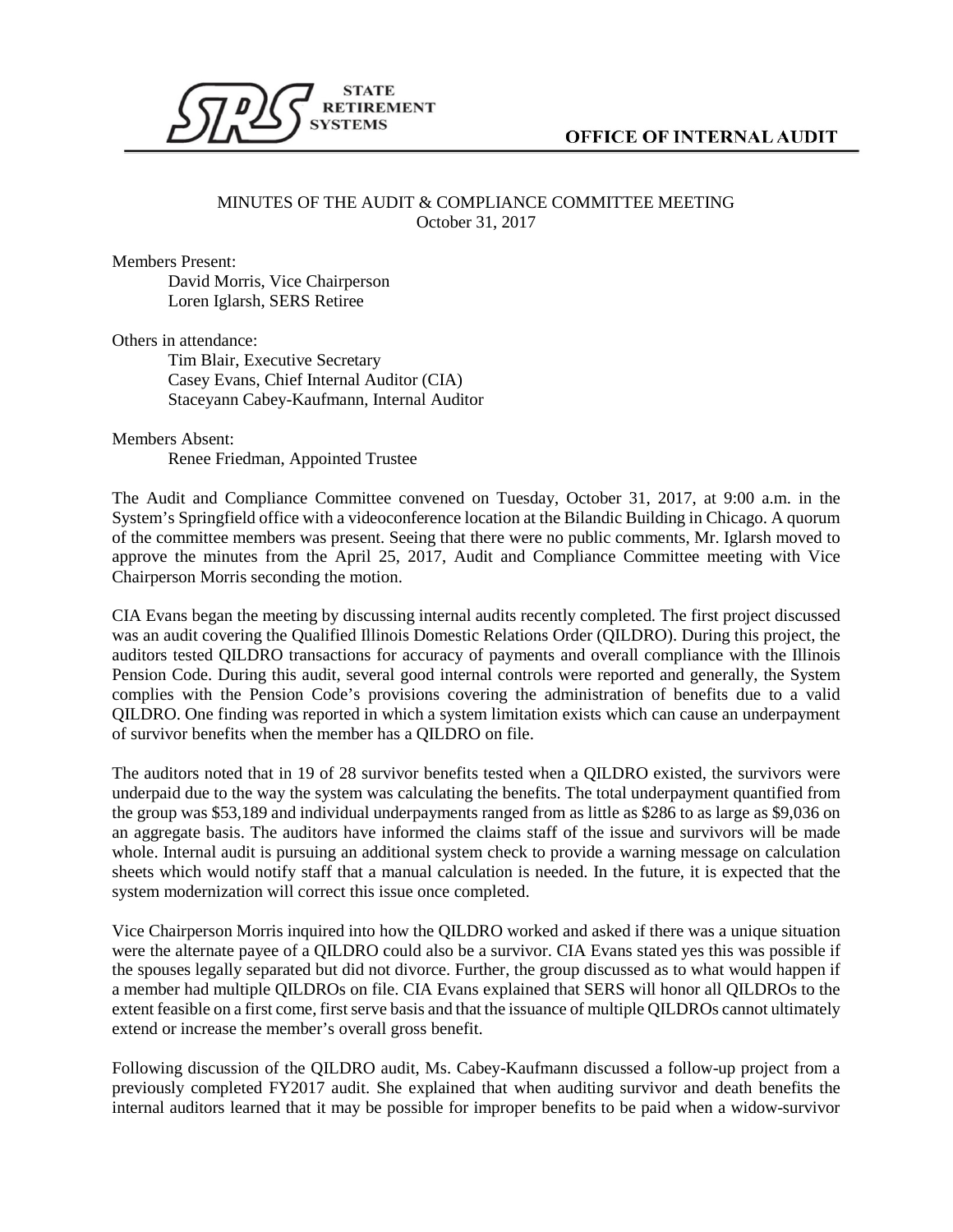

refund was paid to the member at the time of retirement but was not repaid prior to the member's death to qualify the survivor for a survivor's annuity. Understanding this risk, Internal Audit requested a data query from IT to search for survivor benefits paid when a widow survivor contribution refund was received by the member.

Ms. Cabey-Kaufmann explained that after reviewing the query results and performing testing, it was determined that 8 survivors were receiving benefits when they were not eligible. These survivors were overpaid from the time their benefits began to September 2017, the date of which the query was performed and the results were reported. The total overpayment quantified was \$188,147 but it was noted that because this issue was discovered, it is estimated that the potential cost savings could easily be greater than \$1 million when projecting forward benefits that would have been paid over the survivor's estimated lifetime using the Social Security Administration's Life Expectancy Calculator. During October 2017, these survivors were informed of their benefit suspension and appeal rights.

In discussing this project, Mr. Iglarsh inquired why this issue wasn't discovered sooner and CIA Evans explained that essentially, the benefits system is missing a simple edit check that would prevent this from occurring. The system should check a data field that signifies the member received the survivor contribution refund and if this is true, staff should be prevented from processing a survivor benefit for payment. Further, Mr. Iglarsh inquired if more of these issues could exist. CIA Evans stated that while it was possible, it was unlikely because the data query did not have a date limiter, meaning all active survivors were reviewed despite the member's retirement date.

During the 1<sup>st</sup> Quarter of FY2018, the internal auditors recalculated 107 benefits which consisted of retirement and survivor annuities and also payments to alternate payees. The total benefit recalculations totaled \$117,685 on a gross monthly basis or over \$1.4 million annually. No issues were noted during these benefit recalculations outside of the previously discussed audits. During this quarter, the auditors developed worksheet calculators and testing sheets which should allow for continued, systematic review of benefit accuracy, benefit eligibility, and compliance.

CIA Evans referred the Committee to a Summary of FY2017 Internal Audit Findings from the Annual End of the Year Audit Report required by the Fiscal Control and Internal Auditing Act. The summary contains a list of all audits completed, the audited area, number of findings, a description of the recommendations and status of the findings. During FY2017, the internal auditors completed projects which covered many of the business processes of the retirement system including benefit recalculations, purchasing and procurement, cash receipts and receivables, optional service purchases and refunds, and various compliance concerns such as the IRS required minimum distributions, and ARCP participants returning to work. CIA Evans stated that he was very pleased with the coverage of the audits and the final work product.

Upcoming internal audits were discussed including an IT Security Control review utilizing the federal government's IT standards known as NIST (National Institute of Standards and Technology). The audit will be fairly expansive and cover the 17 internal control families in the NIST standards some of which include security awareness training, systems maintenance, physical and environmental protection, incident handling and response, risk assessments, and media protection and sanitization. Mr. Iglarsh inquired if the auditors would be having third-party assistance on this audit as it pertains to ethical hacking. The internal auditors will not have third party assistance nor will they perform any type of penetration testing as this is a specialized skill set; however they will review the results of the latest penetration tests and determine whether vulnerabilities were remediated and inquiry as to the IT Division's plan for continued vulnerability